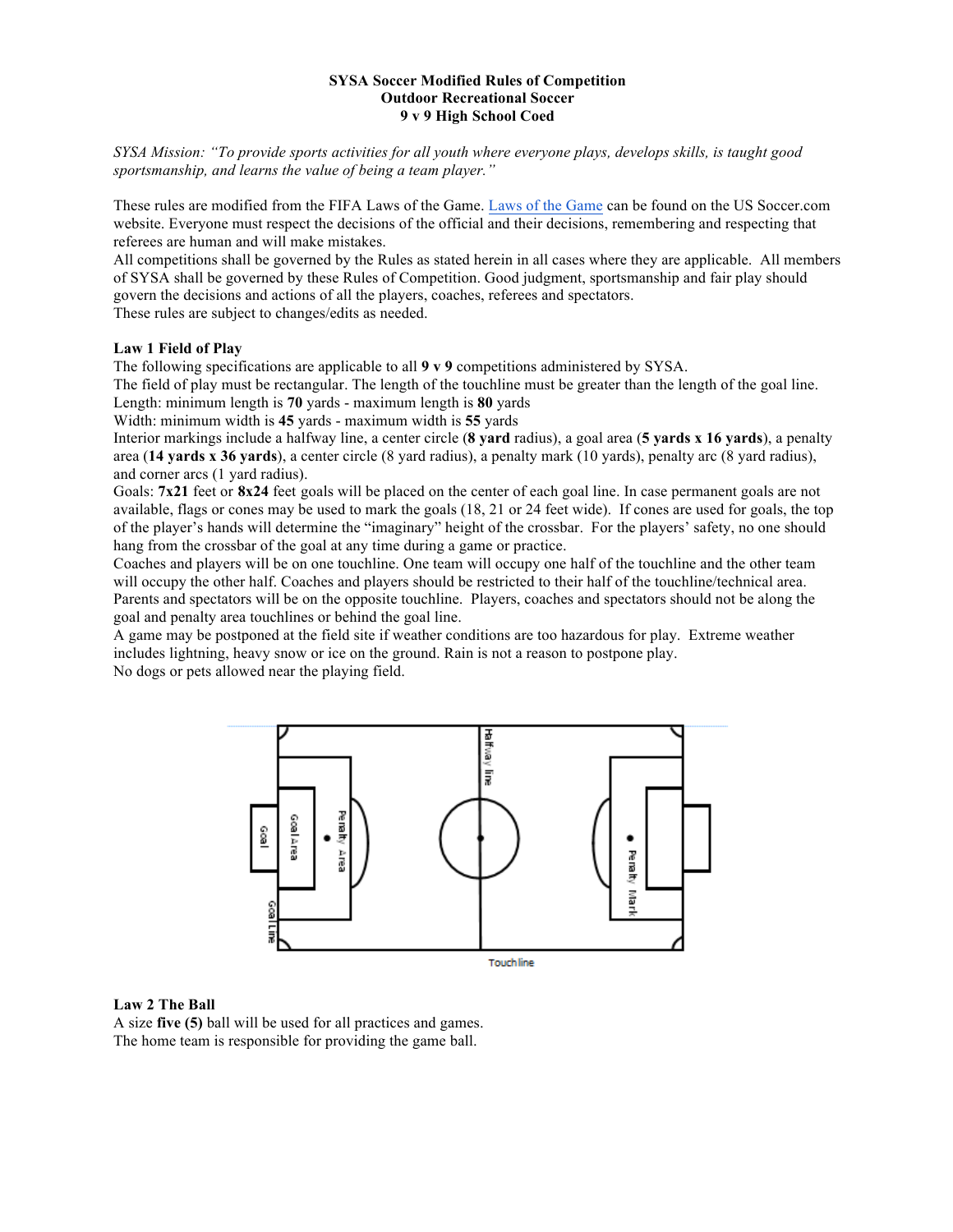# **Law 3 The Players**

The match is played by two teams. The game can be played with **seven (7)** or **nine** (**9) players**, one who shall be the goalkeeper. 7 v 7 match – minimum of five (5) players to start and continue a match. 9 v 9 match – minimum of six (6) players to start and continue a match. Four female players, four male players and a goalkeeper on the field. Teams are encouraged to share players if a team is short of players to ensure that a game is played!

Maximum team roster is **fifteen** (**15)**. Each player shall receive 50% of the total playing time.

Substitutions may be made, with the consent of the referee, during any stoppage of play or for an injury.

Substitutions will be allowed in order to give an opportunity for all players to get equal playing time and to balance rather than run up the score.

Players not on the field of play must remain two (2) yards behind the touchline and not along the goal area or behind the goal line.

Printed rosters are not required to be submitted prior to the game but may be requested by the Certified Referee.

# **Law 4 Player Equipment**

Conform to FIFA Laws of the Game.

A minimum "official" uniform is the standard SYSA issued jersey with number.

Shin guards are MANDATORY for practices and games. Socks must be worn up and over the shin guards. Safety.

A player must not use equipment or wear anything which is dangerous to himself or another player. All items of jewelry are prohibited and must be removed. Taping of earrings is prohibited. Players may tape a medical necklace or bracelet.

All or any member(s) of a team may wear extra protective clothing against the cold, including gloves without dangerous, protruding or hard objects provided that: (1) The proper team uniform is worn outermost; and (2) Any hat should be without peak, bill or dangling or protruding object of any kind; and (3) Referee discretion may be used to determine if an item of protective clothing is considered to go beyond the purpose of providing a means of retaining body heat.

No player shall be allowed to play in any regularly scheduled practice or game with an injury or a known medical condition, which can be communal or aggravated by playing.

Prosthetic Devices require a physician's permission before a player may play and it must state the player needs to wear the device in order to play. Even then, such devices must pose no danger to other players on the field. The referee's judgment shall be the final determining factor.

## **Law 5 The Referee**

Brand new officials will be appropriately assigned to SYSA recreational games. Coaches have a clear responsibility to respect the official and their decisions. Referees are not expected to explain their calls as the coach has access to the law book.

Games will be officiated by a certified official. In the event that a referee is not present, both coaches will mutually agree upon an official. If the coaches cannot agree, a parent/coach from the home team will referee the first half and a parent/coach from the away team will referee the second half. The parent/coach must refrain from coaching while refereeing.

The Spokane community lost officials during the pandemic. Professional, collegiate, adult, high school and competitive youth matches will be assigned officials before the SYSA recreational matches.

It is the duty of each official to conduct himself/herself in a manner becoming a member of the league, encourage fair competition and good sportsmanship at all times and enforces the rules of the league. Any official who does not comply with the ideals of SYSA Soccer shall be subject to removal from league participation. Neither the use of foul language nor the drinking of alcoholic beverages by an official during the competition shall be tolerated. Misconduct reports: If a player or coach is cautioned or ejected, the referee must complete a misconduct report within 48 hours. A player or coach who receives an ejection shall not participate in his/her team's next game. The referee will have the responsibility of ensuring that any player bleeding from a wound leaves the field of play. The player may only return on receiving a signal from the referee who is satisfied that the bleeding has stopped.

**Law 6 Other Officials**

None.

# **Law 7 Duration of the Match**

**Two (2)** x **thirty (30)** minute halves and a five (5) minute half time break.

# **Law 8 Start and Restart of Play**

Conform to the FIFA Laws of the game.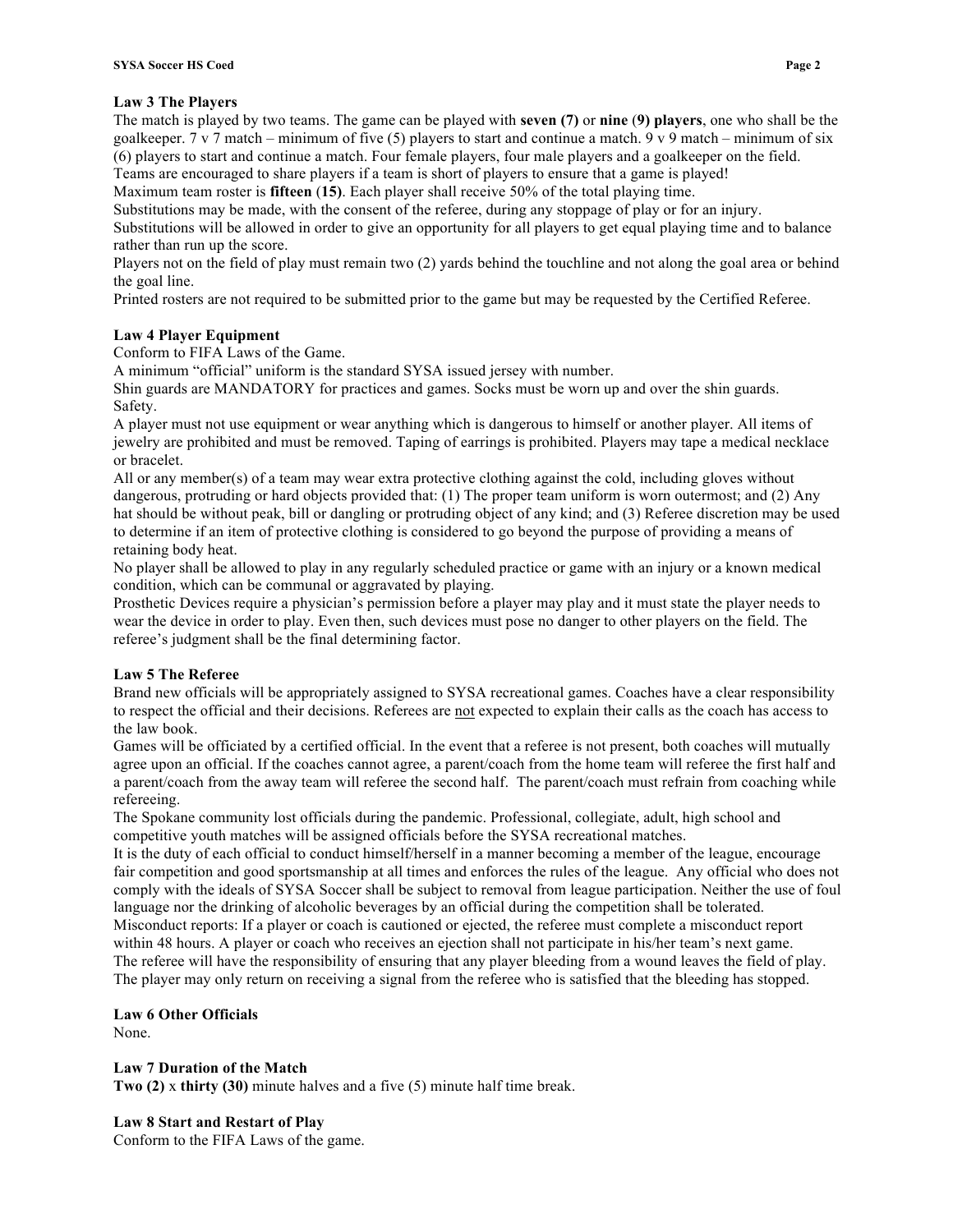The ball is out of play when it has wholly crossed the goal line or whole touchline, whether it is on the ground or in the air. "The whole ball over the whole line."

The ball is out of play, when the referee has stopped the game.

# **Law 9 Ball in and out of play.**

Conform to the FIFA Laws of the game.

The ball is out of play when it is wholly crossed the goal line or whole touchline, whether it is on the ground or in the air.

The ball is out of play, when the referee has stopped the game.

Restarting play after temporary delay, there will be a drop ball for the team that last touched the ball at the spot where the ball was declared dead. The opponents shall be 4 yards away. The ball shall be deemed "in play" when the ball has touched the ground. The player taking the drop ball cannot score a goal directly from a drop ball.

## **Law 10 Method of Scoring**

Conform to the FIFA Laws of the game.

A goal is scored when the whole of the ball has crossed the whole of the goal line on the ground or in the air between the goal posts and under the crossbar.

In the event that cones are used for markers, the height of the crossbar will be determined by the height of the goalkeeper's hands.

There will be no published team standings and game scores will not be recorded.

# **Law 11 Offside**

No offside will be called in high school coed soccer.

## **Law 12 Fouls and Misconducts**

Conforms to the FIFA Laws of the game with the exception that opposing players must be at least eight (8) yards from the ball.

Play should be stopped when a player acts in a careless, reckless or dangerous manner.

No heading. An indirect free kick is awarded to the opposing team from the spot of the offense.

No slide tackling. An indirect free kick is awarded to the opposing team from the spot of the offense.

No contact will be made with the goalkeeper who has possession of the ball. A goalkeeper with one finger on the ball is considered to have possession. A goalkeeper is considered to be in control of the ball when touching the ball with any part of the hand or arm.

## **Law 13 Free Kicks**

Conform to the FIFA Laws of the Game with the exception that all opponents are to be at least **eight (8)** yards away from the ball until it is kicked.

Direct and Indirect kicks will be awarded.

A goal cannot be scored from an INDIRECT free kick unless the ball has been played or touched by a player other than the kicker before passing through the goal.

The kicker shall not play the ball a second time until it has been touched or played by another player.

Until the ball is in play, the opponent must remain eight (8) yards from the ball.

When there are three or more defending players in a 'wall' all attacking players must remain at least one (1) yard from the wall until the ball is in play.

## **Law 14 Penalty Kicks**

Conform to the FIFA Laws of the Game with the exception that the penalty mark will be **ten (10)** yards from the goal line.

## **Law 15 Throw In**

Conform to the FIFA Laws of the Game.

The ball is out of play when it has wholly crossed the whole touchline, whether it is on the ground or in the air. A goal shall not be scored directly from the throw-in.

If an incorrect throw occurs, a throw in shall be awarded to the opposing team.

Opponents must stand at least two (2) yards from the point on the touchline where the throw is to be taken.

## **Law 16 Goal Kick**

Conform to the FIFA Laws of the Game.

When the whole of the ball passes over the whole of the goal line, excluding the portion between the goal posts and